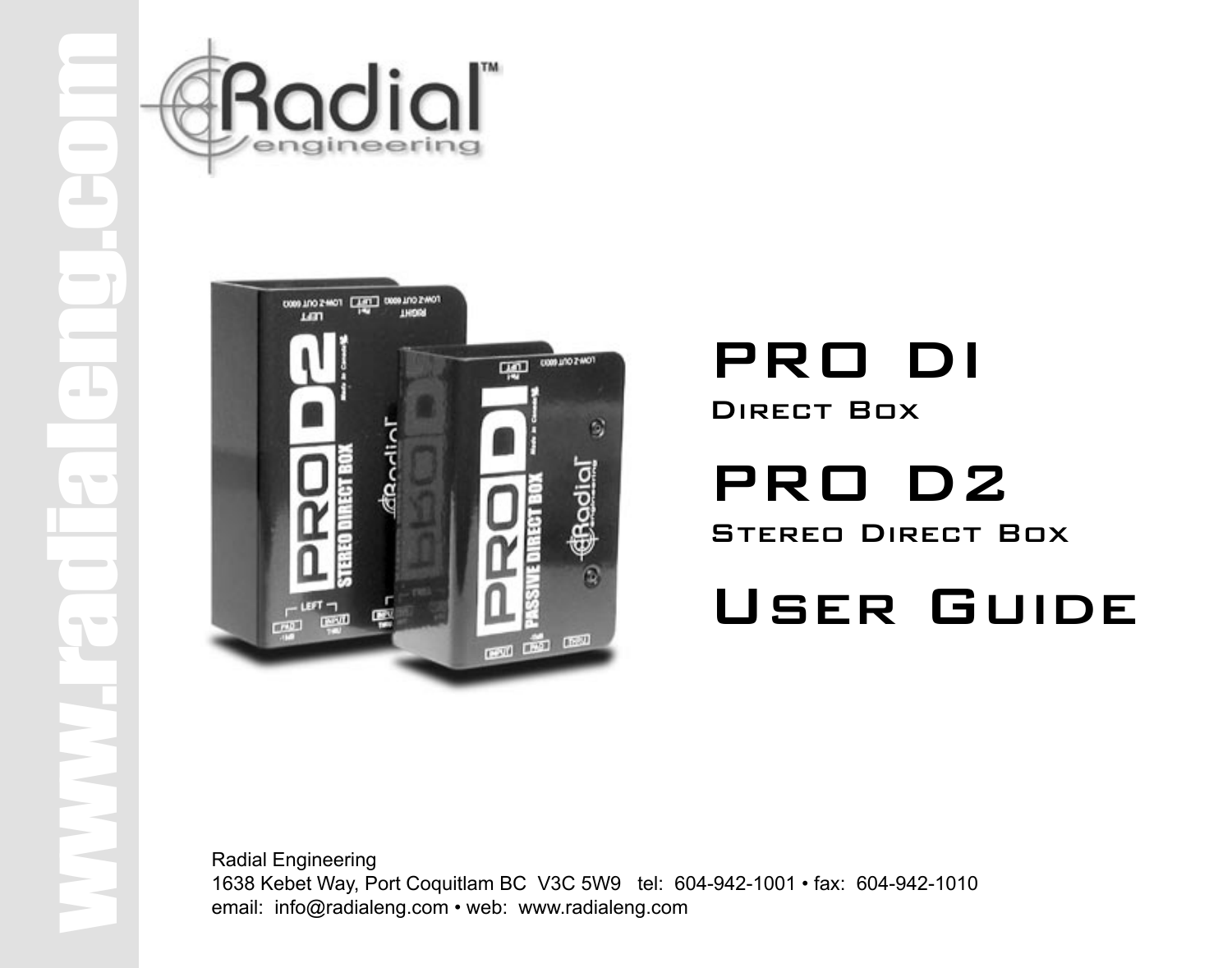### PRO DI AND PRO D2 USER GUIDE

#### **TABLE OF CONTENTS PAGE**

*This manual covers the single channel PRO DI and the stereo two channel PRO D2. As both devices are virtually identical, this manual will discuss the PRO DI.* 

#### WELCOME

Congratulations on your purchase of the Radial PRO DI or PRO D2 direct box, one of the most versatile and useful pieces of equipment you will likely ever own! Why do we say this? Simple: a good passive direct box can often find its way into all kinds of applications and be a real problem-solver for both live PA systems and studio recording. For example, the PRO DI can be used to eliminate noise, split signals, convert unbalanced lines to balanced, and can be used backwards to send pre-recorded signals to a guitar amp for an effect called re-amping.

As with all Radial products, every attempt has been made to make the PRO DI 'plug & play' easy-to-use. However, it is still a good idea to read this manual thoroughly to ensure you take full advantage of all the features that are built-in, so that the results you get are the very best possible. Should you have any questions on your new PRO DI, please consult the Radial website FAQ section, as this is where we publish questions and answers from users after a product has been released. If you do not find the answer you are looking for, please feel free to send us an email at info@radialeng.com and we will do our very best to get back to you promptly.

Now plug in the ol' Martin, turn it up, way up… and enjoy!

Radial Engineering Ltd. 1638 Kebet Way, Port Coquitlam BC V3C 5W9 tel: 604-942-1001 • fax: 604-942-1010 email: info@radialeng.com • web: www.radialeng.com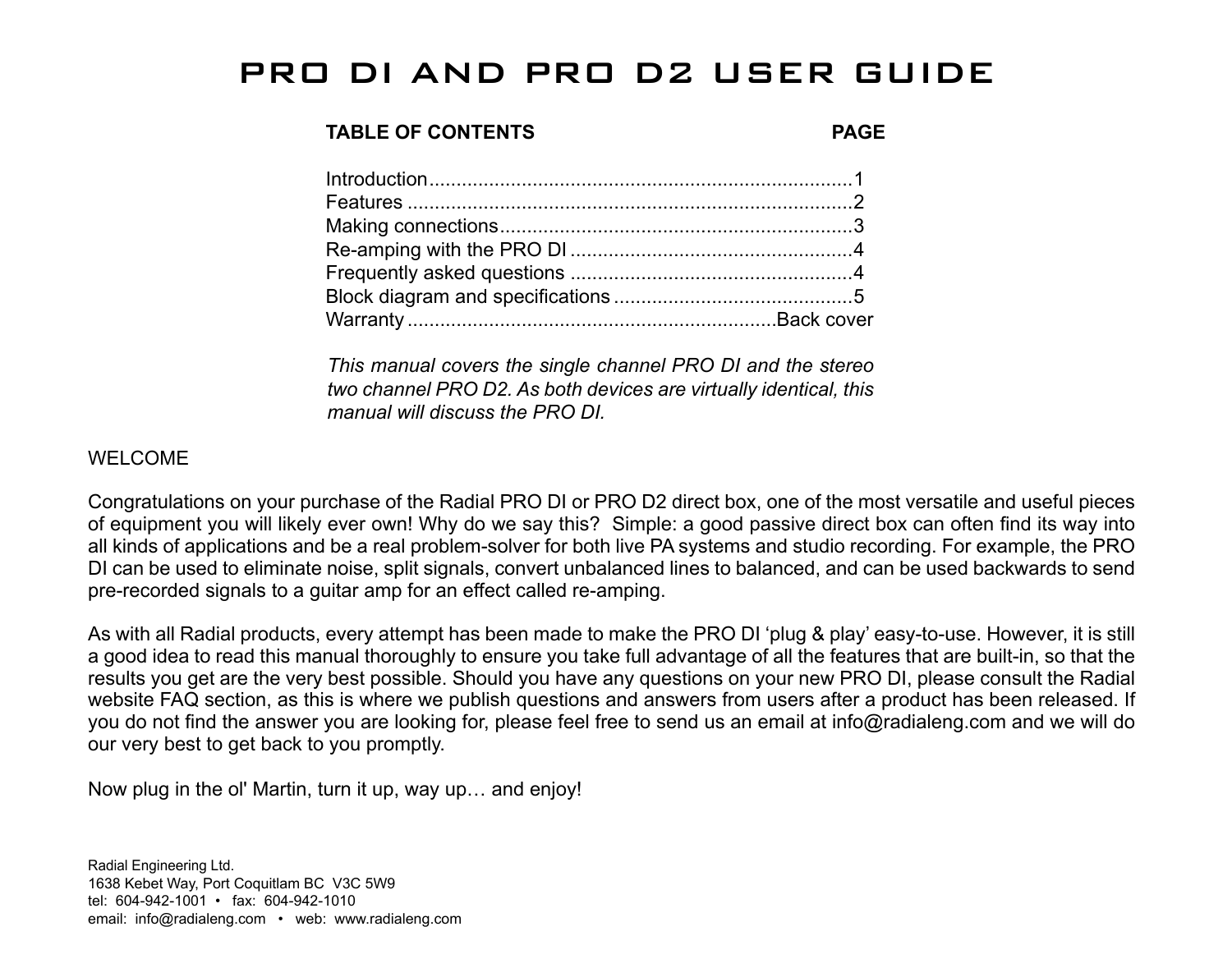

#### INTRODUCTION

The Radial PRO DI is a passive direct box. This means that unlike active direct boxes that either require a battery or power of some sort to make them work, your PRO DI does not need any power at all. It is 'plug & play' easy-to-use.

A direct box is primarily used to convert a high impedance instrument signals to a low impedance balanced mic-level signal, which can then be processed like a microphone and driven through long cables without introducing noise. The PRO DI employs a high quality impedancematching transformer to do the conversion.

Typical applications for the PRO DI are connecting electronic instruments like guitar, bass, keyboard, and drum machines directly to a PA or recording system. Because the output of the PRO DI matches that of a typical microphone, the PRO DI is perfectly suited for use in live sound and recording studio systems where microphone signals are put through long cable systems to a mixing console and where all signals are balanced to keep noise down.



The cool thing about transformers is that they not only stop noise caused by ground loops, they can be connected to work in both directions! In other words, your PRO DI can convert a hi-Z unbalanced input to a low-Z balanced microphone signal (typical use) or it can do it in reverse and convert a low-Z balanced microphone signal to a hi-Z unbalanced output. Connecting the PRO DI in reverse, you could for instance, take the balanced output from a mixer and send it to a DVD recorder for proper impedance and level matching, or take a pre-recorded track from a digital workstation and send it to a guitar effect pedal for re-amping effects. A good passive DI can be used to interface all kinds of audio equipment and can solve many impedance and noise problems.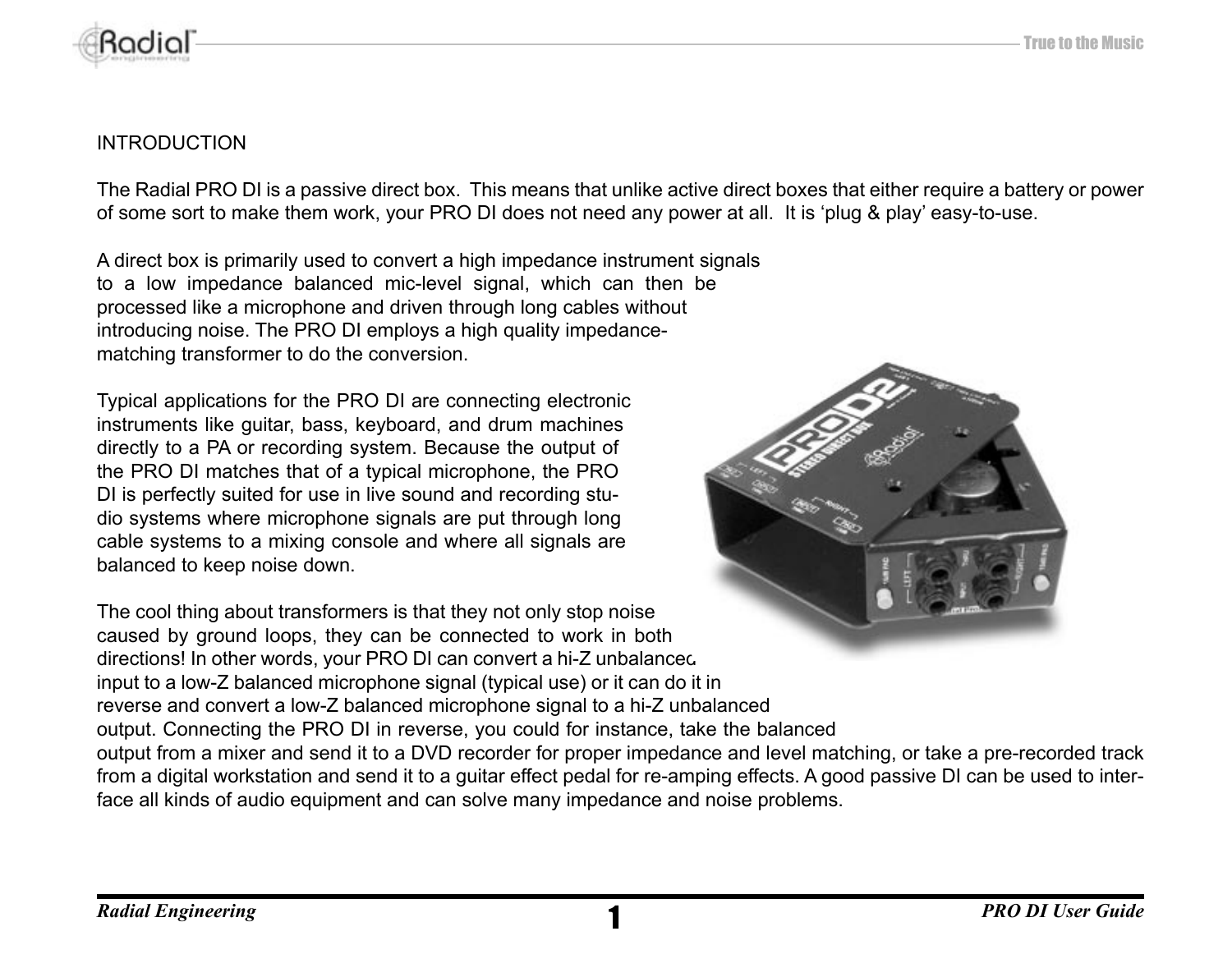

#### FEATURE SET

The Radial PRO DI is a very simple yet effective device. It features a ¼" input connector that connects to the source or instrument, a  $\frac{1}{4}$ " thru-put connector that connects the instrument to the amplifier and finally, a low impedance balanced XLR output connector that provides a direct and transformer-isolated signal to the mixer. A -15dB input PAD switch and output ground lift switch are also available to process the signal.

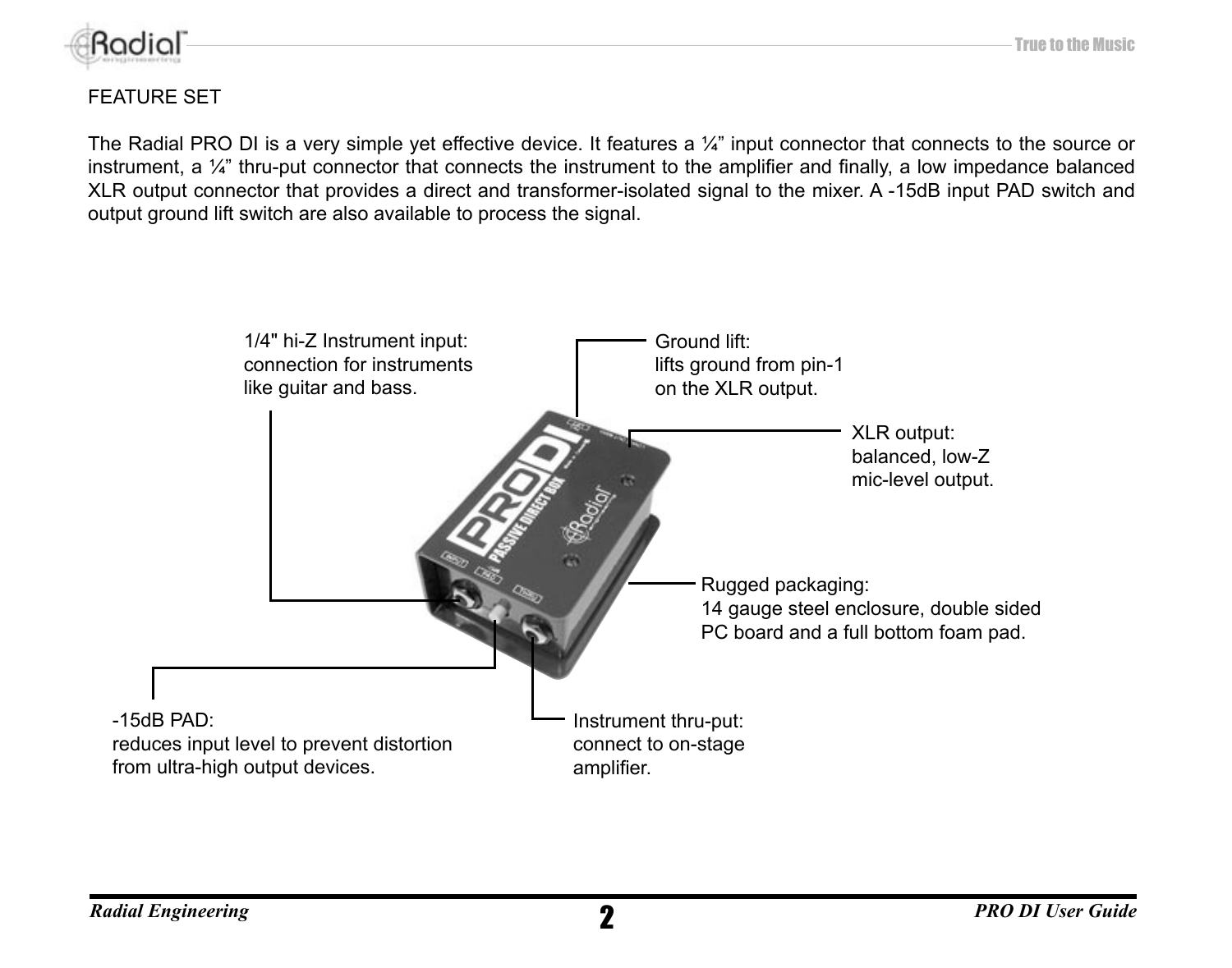

#### MAKING CONNECTIONS

Using the Radial PRO DI is easy. Before connecting, start by making sure all volume levels are set to zero and the audio system is turned off. This will avoid any loud pops in your sound system that could cause system damage. The PRO DI does not require any power and it will ignore the phantom power from your mixer, if it is turned on.

Begin by connecting the instrument or source device to the INPUT connector on the PRO DI. The THRU connector would be used to connect the signal from the instrument to the musician's stage amplifier. For line-level sources, the THRU connector may be used to feed a second mixer, recorder, or monitor speaker.

Finally, connect the PRO DI's LOW-Z OUT to the microphone input of a mixing console or other suitable device. Often the PRO DI's output will connect through a microphone snake system to a mixing console.

Once your cables are connected, you can turn your system on and turn the volume up. Start at a low volume to make sure everything is working properly. If you encounter any buzz or hum, try lifting the ground switch on the PRO DI. If you hear any distortion, check the input at your mixer first and then, if your input controls appear normal, try depressing the input PAD switch on the PRO DI. This will reduce the input level by -15dB and eliminate distortion caused by ultra-high output sources. After depressing the PAD switch, the mixer input controls may have to be readjusted.

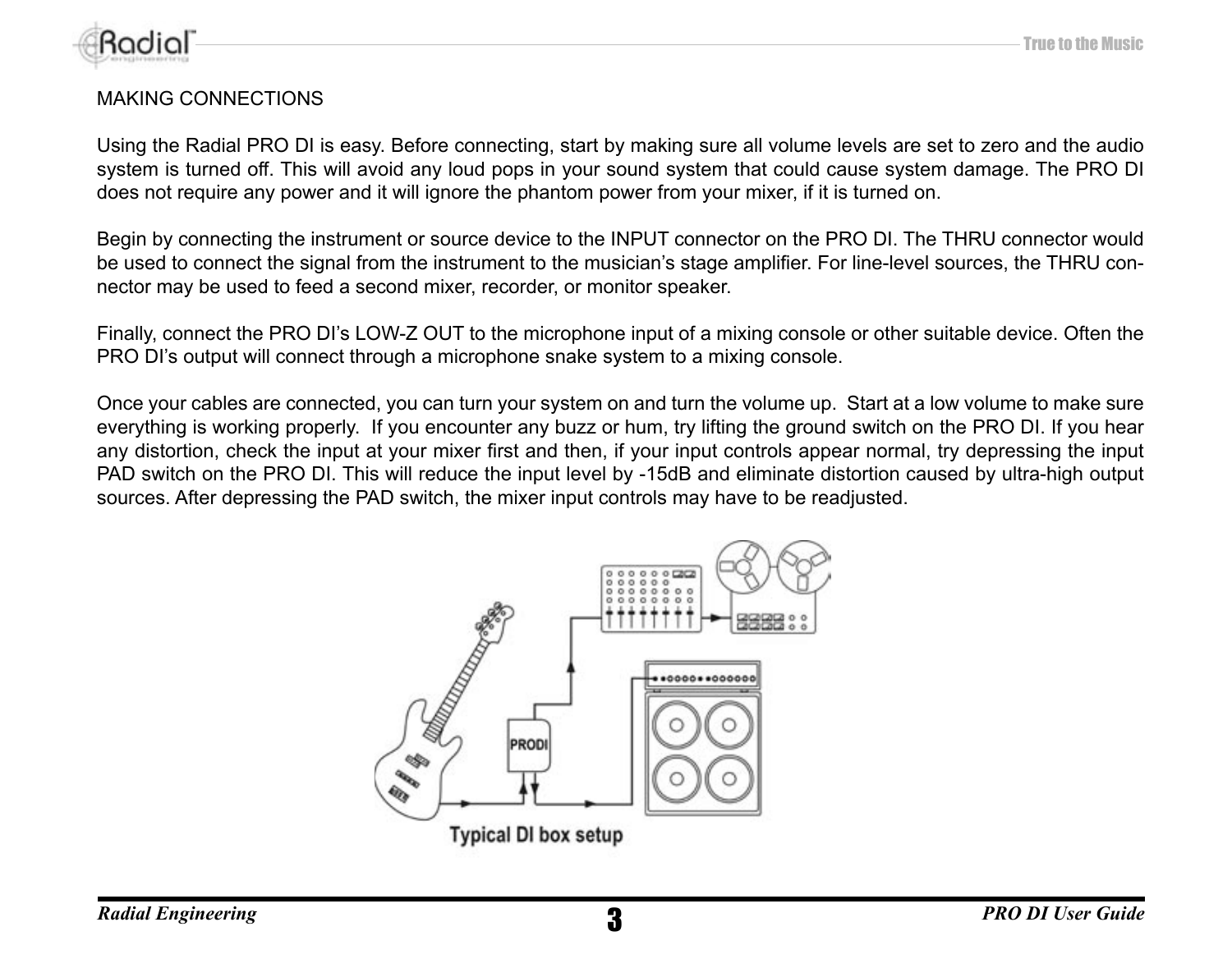

#### RE-AMPING WITH YOU RADIAL PRO DI

The term re-amping comes from taking a pre-recorded guitar track and sending it back through a guitar amplifier to reamplify it, and then re-record it again. This trick has been used since the 1950s with artists as diverse as Les Paul, the Beatles and Steely Dan.

It's simple to do: plug your electric guitar into the PRO DI and send the thru-put to your guitar amplifier. Connect the balanced output on the PRO DI directly to your recording system and record a clean guitar track this way. Put a mic in front of your guitar amp as usual and record it to another track at the same time. You will now have both the amplified sound and the direct clean sound recorded on separate tracks. Now take the clean recorded track and send it back through the PRO DI in reverse. To do this, you will have to get a female to female XLR turn-around adaptor, as you will be connecting the output of your mixer to the XLR OUTPUT of the PRO DI. Keep the mixers output level low to avoid saturating the PRO DI's transformer which would cause distortion. Now, simply connect the INPUT (remember, we're connecting this in reverse) on your PRO DI to your guitar amplifier and/or effect pedals inputs. Using your PRO DI in reverse to re-amplify your sound can be great fun and adds tons of creative options to a recording. This now lets you listen to various distorted sounds and create new tones while you are sitting in front of your studio monitors.

FAQ

#### *Why is the PRO DIs output not as loud as the output from a keyboard or active preamp?*

The PRO DI is a passive direct box and is designed to output a microphone level. This allows the PRO DI to be used alongside other microphones in a snake system and connect to the microphone input on a mixing console.

#### *Will phantom power hurt my PRO DI or devices connected to it?*

No. Phantom power will simply be ignored by the PRO DI as well as blocked from reaching any device connected to it.

#### *Do I really need a DI? Can I not simply connect my instruments directly into the mixer?*

Of course you can! Instruments can connect directly to a mixer using a hi-Z unbalanced "guitar" cable up to 20 feet long. The advantage of using a high quality direct box is lower noise and proper impedance matching. This will result in better sound, especially when connecting to professional audio equipment that accepts balanced signals and/or when the instrument signal must travel through cables longer than 20 feet to a mixing console.

#### *I heard active direct boxes can be better than passive. Is this true?*

Both active DIs and passive DIs have their place in professional audio, just like condenser and dynamic mics do. Active DIs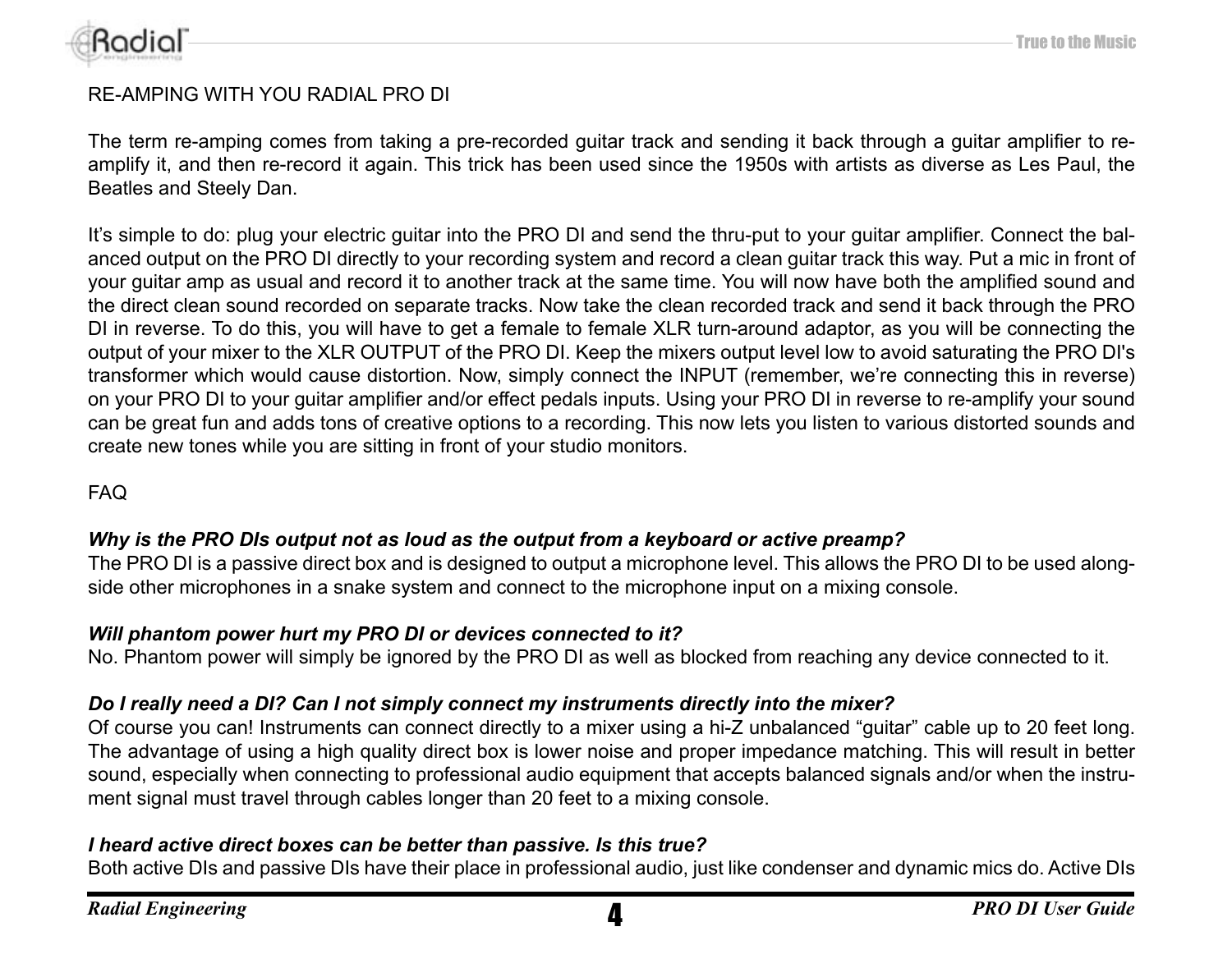

can have more 'reach' and enhance the sound of some instruments. Passive DIs tend to sound more 'down to earth' and less colored than active DIs. The real advantage of passive DIs over active ones is that they eliminate hum & buzz caused by ground loops by using a transformer to isolate the input signal from the output.

#### *Can I use a piezo pickup with the PRO DI?*

If your piezo equipped instrument has it's own pre-amp and battery you can use the PRO DI with excellent results. If your piezo equipped instrument does not have a pre-amp then you really need to have a higher input impedance to get the most out of a piezo without a pre-amp. The Radial JDV has a 4 meg-ohm input impedance that is perfectly suited for these types of pickups.

#### **BLOCK DIAGRAM AND SPECIFICATIONS**



| PRO DI and PRO D2 Specifications |                                      |  |
|----------------------------------|--------------------------------------|--|
| Frequency response:              | 20Hz to 20kHz +/- 2.5dB              |  |
| Total harmonic distortion:       | 0.01 % from 20Hz to 20kHz            |  |
| Input impedance:                 | 140K ohms (with 1kHz input)          |  |
| <b>Balanced outputs:</b>         | 600 ohms, -60dB mic level, pin-2 hot |  |
| PAD                              | $-15dB$                              |  |